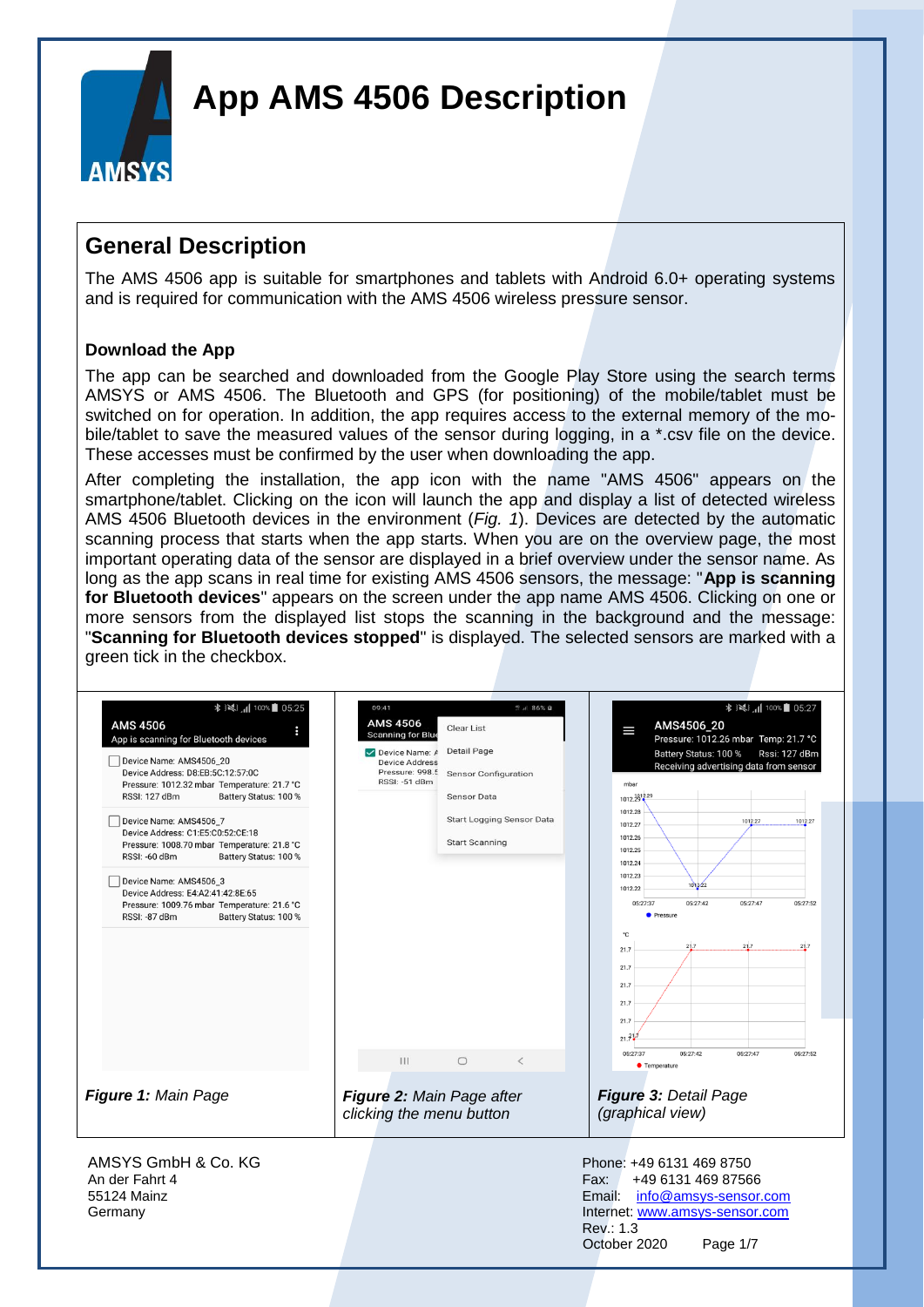

The user now has various options via the menu button  $($   $)$  (*Fig. 2*). It is possible to look more closely at the data of a sensor and to follow the behaviour in graphical representation. For individual measurement tracking of a graphic representation, "**Detail Page**" must be selected in the menu button  $(i)$ . This will open a new view and the name of the selected sensor and the real-time advertising/broadcasting data will appear at the top of the display (*Fig. 3*).

Below, the measured values for pressure and temperature are also displayed in separate graphs over time. The timeline is given in hours: minutes: seconds

Multiple sensors can not be selected for detail view. But if you want to select some sensors from a large list of sensors, you have to click on "**Show selected devices**" via the menu button. Then only the previously selected sensors in the list with the measurement data appear in a short form as shown in Figure 2. If a sensor can not be selected, it is already in the selection list. If all sensors are to be displayed again, click on "**Clear List**". If the logging of one or several sensors has been started, you can use the option "**Show Logging Devices**" in the menu to display the current logged devices. This is only possible on the main page. The menu options listed here are only displayed if one or more sensors are selected from the list.

**To switch to another page, please only use the options in the menus and not the return button of the mobile/tablet.**

The analysis of data can be done either in the not connected Advertising/Broadcasting mode or in the connected Connection mode. If the transmitter and receiver want to establish a secure Bluetooth connection and want to counteract the loss of data packets, the connection in "connected" mode is to be preferred. However, this connection also has a higher energy consumption compared to the Advertising/Broadcasting mode.

#### **Description of the existing menu options on the Data- and Detail pages**

On the left next to the displayed measured values is the menu button  $(\equiv)$  at the top. By clicking on the menu button or swiping on the display to the right, the various options of the Detail page (*Fig. 4*) and Data page (*Fig. 8*) are displayed. Here are the options explained:

- Start Scanning: Starts scanning for available AMS wireless devices, without to be connected with these.
- Stop Scanning: Stops the scanning for available AMS wireless devices.
- Start Logging Sensor Data: If not available, a new directory with the name of the sensor + "sensor data" is created in the device memory of the mobile/tablet. There the measured values for pressure and temperature are stored in a \*.csv file. The first column shows the date and time the data was recorded (system time of the mobile/tablet). The second and third columns show the pressure and temperature values. The fourth column shows the battery level (*Fig. 5*).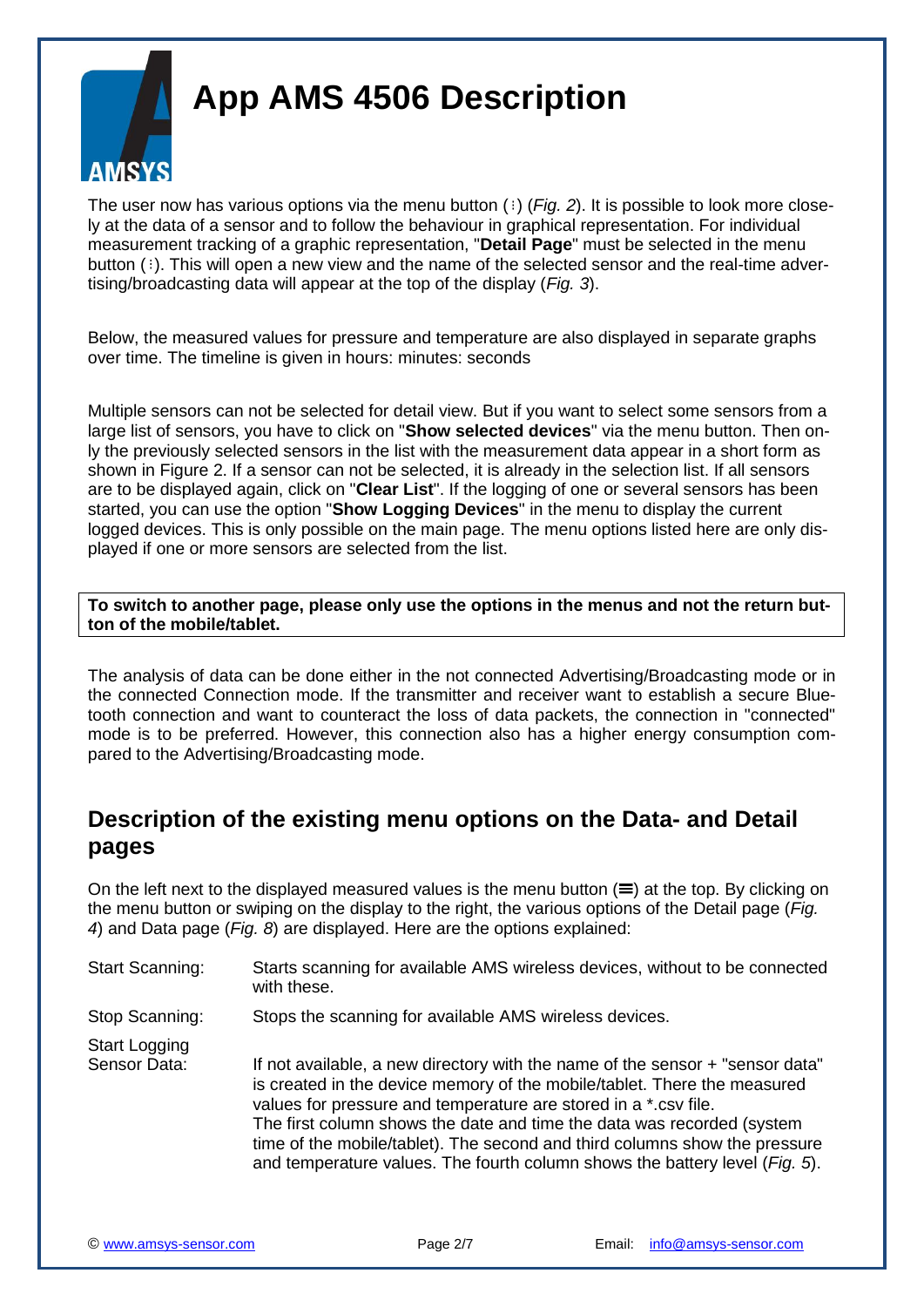

| Stop Logging<br>Sensor Data:       | This command stops logging the readings in the above mentioned file.                                                                                                                                                                                                                                                                                                                                                                                                                                                                                                                                                                                                                                                                                                                                                                                                              |  |  |  |  |  |  |
|------------------------------------|-----------------------------------------------------------------------------------------------------------------------------------------------------------------------------------------------------------------------------------------------------------------------------------------------------------------------------------------------------------------------------------------------------------------------------------------------------------------------------------------------------------------------------------------------------------------------------------------------------------------------------------------------------------------------------------------------------------------------------------------------------------------------------------------------------------------------------------------------------------------------------------|--|--|--|--|--|--|
| Sensor<br>Configuration:           | Change to the configuration page. Here it is possible to change the configu-<br>ration settings of the sensor. For this, the mobile device must first establish a<br>Bluetooth connection with the sensor. If the connection has been established<br>successfully, the words sensor name + "Connected" and below "Bluetooth<br>Services Discovered" must be displayed at the top of the display (Fig. 6). If<br>this is not the case and if the sensor name + "Disconnected" is displayed<br>at the top of the display after opening the page, then click on "Connect" via<br>the menu button $(i)$ until the lettering changes to " <b>Connected</b> ". This is be-<br>cause only in Connection mode, the sensor can be configured.                                                                                                                                              |  |  |  |  |  |  |
|                                    | For all possible configuration settings, there is an info icon with explanations<br>on the right side. The sensor configurations can not be changed when the<br>sensor is "logging".                                                                                                                                                                                                                                                                                                                                                                                                                                                                                                                                                                                                                                                                                              |  |  |  |  |  |  |
| Sensor Data:                       | Change to the data page. Here, the current sensor readings are displayed in<br>real time via a secure Bluetooth connection via Bluetooth notification (Fig. 7).<br>The sensor will send the current pressure and temperature readings every 5<br>seconds (default, but can be changed from the Configuration page under<br>"Set sampling rate for the Bluetooth notification in ms"). The data is dis-<br>played numerically and graphically below as on the Detail page (Fig. 7).<br>If you want to stop the real-time transmission of the measured values, you<br>have to press "Disable Bluetooth Notification" in the menu. When you<br>close the page, all actions such as logging or Bluetooth notification are<br>stopped and the Bluetooth connection is disconnected except when switch-<br>ing to the Configuration page only the connection will be still established. |  |  |  |  |  |  |
| <b>Overview Page:</b>              | Switching to the Main page.                                                                                                                                                                                                                                                                                                                                                                                                                                                                                                                                                                                                                                                                                                                                                                                                                                                       |  |  |  |  |  |  |
| Detail Page:                       | Switching to the Detail page.                                                                                                                                                                                                                                                                                                                                                                                                                                                                                                                                                                                                                                                                                                                                                                                                                                                     |  |  |  |  |  |  |
| <b>Set Limit Line</b><br>Pressure: | You can use this command to set limits for the measurements. In the dis-<br>played dialog box, the critical value for the pressure must be entered. Float-<br>ing numbers must be entered with a point. The limit line is shown as a red<br>dashed line in the graphic view and the value is displayed on the right above<br>the line. If the limit value is far outside the currently measured values, it will<br>only be displayed graphically if this value lies within the tolerance of the<br>graph.                                                                                                                                                                                                                                                                                                                                                                         |  |  |  |  |  |  |
|                                    | Remove Limit Line: Removes the Limit Line.                                                                                                                                                                                                                                                                                                                                                                                                                                                                                                                                                                                                                                                                                                                                                                                                                                        |  |  |  |  |  |  |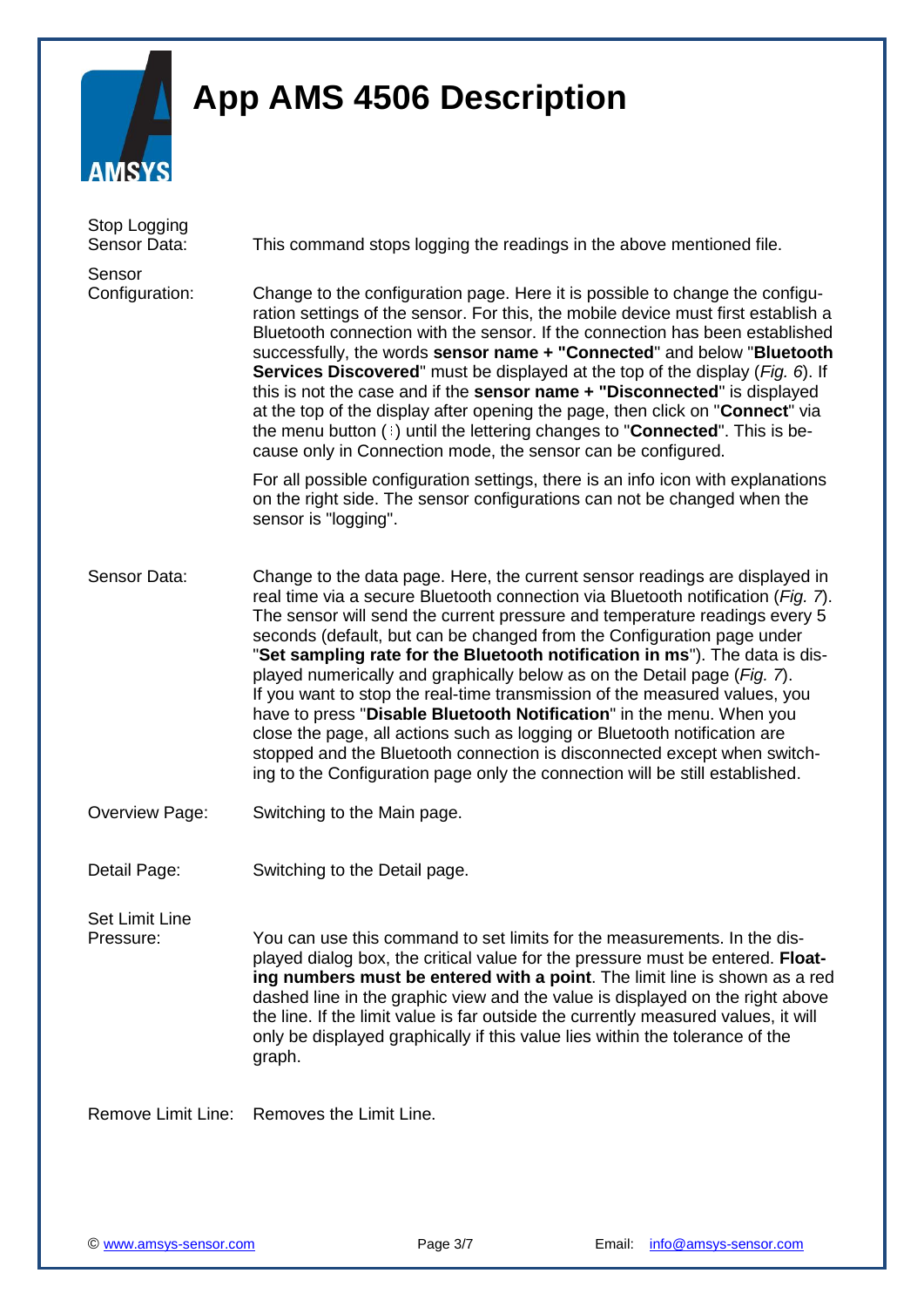

| итир го                            |                                                                                                                                                                                                                                                                                                               |
|------------------------------------|---------------------------------------------------------------------------------------------------------------------------------------------------------------------------------------------------------------------------------------------------------------------------------------------------------------|
| Change Unit:                       | In the dialog box, you can select the preferred unit to appear at the top of the<br>display. There are three choices: mbar, psi and hpa. Preconfigured is mbar<br>$(Fig. 9)$ .                                                                                                                                |
| Connect:                           | Establishes a Bluetooth connection.                                                                                                                                                                                                                                                                           |
| Disconnect:                        | Disconnects the Bluetooth connection.                                                                                                                                                                                                                                                                         |
| Enable Bluetooth<br>Notification:  | Enables Bluetooth notification. The transmission interval has been prede-<br>fined to 1 second by the manufacturer. The measured sensor data and the<br>battery status are numerically displayed at the top of the display and the<br>sensor data are also displayed graphically and are permanently updated. |
| Disable Bluetooth<br>Notification: | Disables the Bluetooth notification.                                                                                                                                                                                                                                                                          |
| Enable Alarm<br>Manager:           | Enables a ring tone alarm when the limit line limit has been exceeded. If this<br>value falls below again then the Alarm Manager deactivates again. To acti-<br>vate the Alarm Manager, the limit line must first be activated.                                                                               |
| Disable Alarm<br>Manager:          | Disables the Alarm Manager.                                                                                                                                                                                                                                                                                   |

| 10:07                            | <sup>40</sup> .il 100% ■           | 08:49                                  |                               |              | <sup>49</sup> Jil 100% ■     | 15:06 0                                                           | 19  100% ■                                              |
|----------------------------------|------------------------------------|----------------------------------------|-------------------------------|--------------|------------------------------|-------------------------------------------------------------------|---------------------------------------------------------|
|                                  | ar Temp: 22.6 °C                   | $\checkmark$                           |                               | A≣           |                              | <b>AMS4506</b><br>$\overline{\phantom{0}}$<br><b>Bluetooth Se</b> | Disconnect                                              |
|                                  | Rssi: -72 dBm                      | A.<br>Date                             | Temp[C]<br>Value[mbar]        | $\mathbf{C}$ | Battery Status[%]            | Set sampling rate for sensor                                      | <b>Sensor Data</b>                                      |
| AMSYS GmbH & Co. KG              | data from sensor                   | 08.10.20 08:45:39                      | 1007.25                       | 20.9         | 100                          |                                                                   |                                                         |
| www.amsys.de                     |                                    | 08.10.20 08:45:42<br>08.10.20 08:45:50 | 1007.31<br>1007.26            | 20.9<br>20.9 | 100<br>100                   |                                                                   | <b>Overview Page</b>                                    |
|                                  | 988.20                             | 8.10.20 08:45:51<br>08.10.20 08:45:54  | 1007.35<br>1007.3             | 20.9<br>21   | 100<br>100                   |                                                                   |                                                         |
| <b>Start Scanning</b>            |                                    | 08.10.20 08:45:55                      | 1007.3                        | 21           | 100                          |                                                                   |                                                         |
|                                  |                                    | 08.10.20 08:45:56<br>08.10.20 08:45:57 | 1007.36<br>1007.33            | 20.9<br>20.9 | 100<br>100                   | Set sampling rate for battery                                     | Detail Page                                             |
|                                  |                                    | 08.10.20 08:45:58                      | 1007.28                       | 20.9         | 100                          |                                                                   | <b>COLL</b>                                             |
| <b>Stop Scanning</b>             |                                    | 12                                     |                               |              |                              |                                                                   |                                                         |
|                                  |                                    | 14                                     |                               |              |                              |                                                                   | <b>SUBMIT</b>                                           |
| <b>Start Logging Sensor Data</b> |                                    | 15                                     |                               |              |                              |                                                                   |                                                         |
|                                  |                                    |                                        |                               |              |                              | Set advertising interval in ms:                                   |                                                         |
| <b>Stop Logging Sensor Data</b>  |                                    |                                        |                               |              |                              |                                                                   |                                                         |
|                                  |                                    | 30                                     |                               |              |                              |                                                                   |                                                         |
| <b>Set Limit Line Pressure</b>   |                                    | 21                                     |                               |              |                              |                                                                   | <b>SUBMIT</b>                                           |
|                                  |                                    | 23                                     |                               |              |                              |                                                                   |                                                         |
|                                  | 10:07:55                           | 24                                     |                               |              |                              |                                                                   | Set sampling rate for the Bluetooth notification in ms: |
| <b>Remove Limit Line</b>         |                                    | 25<br>$\mathbb{R}^n$                   |                               |              |                              |                                                                   |                                                         |
|                                  |                                    | 27                                     |                               |              |                              |                                                                   |                                                         |
| <b>Change Unit</b>               |                                    | 29                                     |                               |              |                              |                                                                   | <b>SUBMIT</b>                                           |
|                                  |                                    |                                        |                               |              |                              |                                                                   |                                                         |
| <b>Enable Alarm Manager</b>      |                                    |                                        |                               |              |                              |                                                                   |                                                         |
|                                  |                                    | 33<br>34                               |                               |              |                              |                                                                   |                                                         |
|                                  |                                    |                                        |                               |              |                              |                                                                   |                                                         |
| Disable Alarm Manager            |                                    |                                        |                               |              |                              |                                                                   |                                                         |
|                                  |                                    |                                        | Nicht gespeicherte Änderungen |              | Speichern                    |                                                                   |                                                         |
| <b>Sensor Configuration</b>      |                                    |                                        |                               |              |                              |                                                                   |                                                         |
|                                  |                                    |                                        |                               |              |                              |                                                                   |                                                         |
| <b>Sensor Data</b>               |                                    | $f_x$                                  | Text oder Formel eingeben     |              |                              |                                                                   |                                                         |
|                                  | 22.6                               |                                        |                               |              |                              |                                                                   |                                                         |
| <b>Overview Page</b>             | 10:07:55                           | в<br>А                                 |                               | ◆.           | 中<br>吜                       |                                                                   |                                                         |
|                                  |                                    |                                        |                               |              |                              |                                                                   |                                                         |
| $\bigcirc$<br>$\mathbf{III}$     | $\lt$                              | $\mathbf{III}$                         | $\bigcirc$                    |              | く                            | $\mathbf{H}$                                                      | $\bigcirc$<br>$\overline{\left\langle \right\rangle }$  |
|                                  |                                    |                                        |                               |              |                              |                                                                   |                                                         |
|                                  |                                    |                                        |                               |              |                              |                                                                   |                                                         |
| Figure 4: Menu options of        | Figure 5: *.csv file after logging |                                        |                               |              | Figure 6: Configuration Page |                                                                   |                                                         |
|                                  |                                    |                                        |                               |              |                              |                                                                   |                                                         |
| Detail Page                      |                                    |                                        |                               |              |                              |                                                                   |                                                         |
|                                  |                                    |                                        |                               |              |                              |                                                                   |                                                         |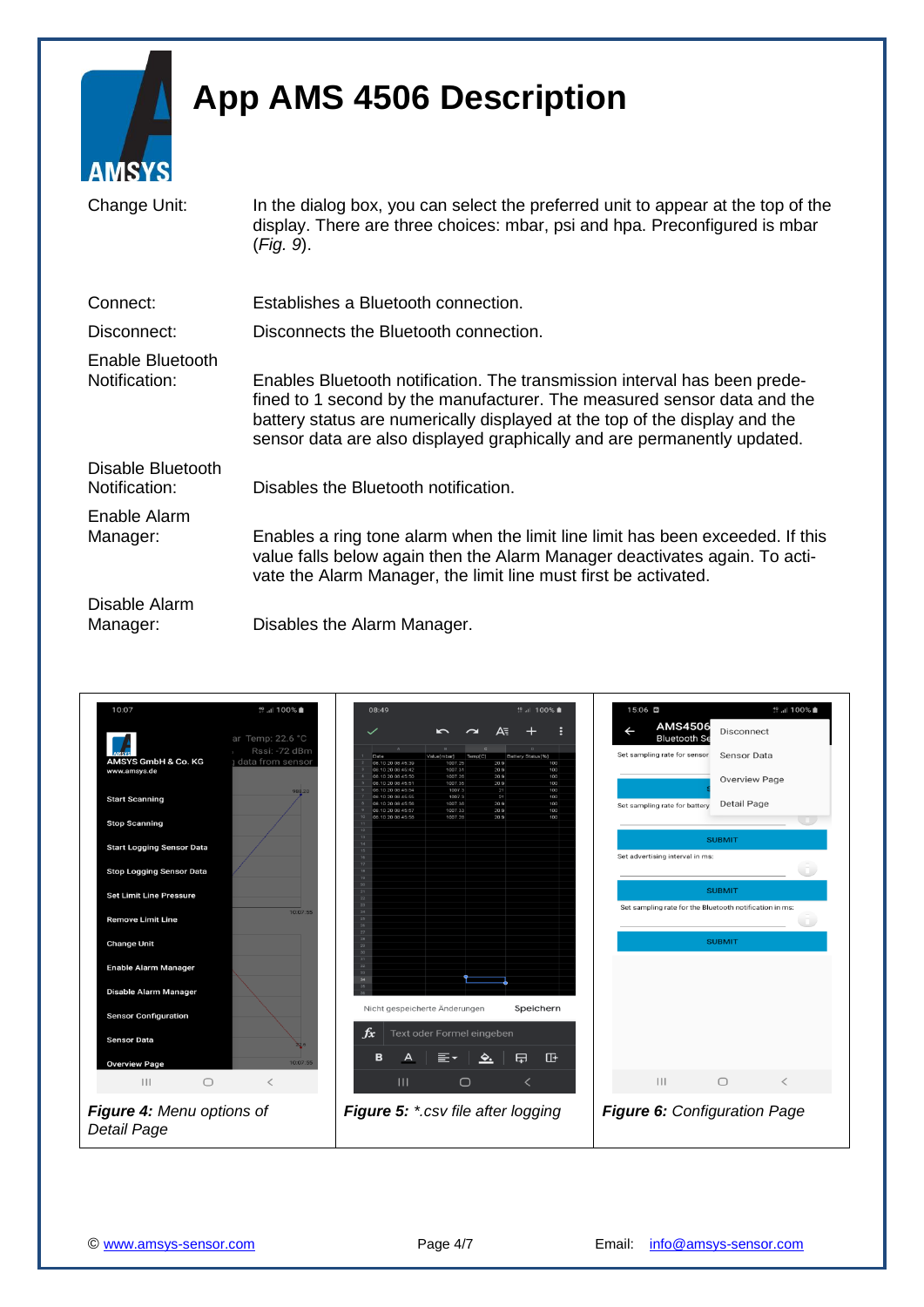

#### **Notes for the sensor configuration**

- 1) The Advertising interval can be set between 20 ms and 10 s in ms (2s default).
- 2) The sampling rate for the sensor readings can be set in the range of 100 ms to 500 seconds in ms (5s default).
- 3) The sampling rate for the battery status can be set in the range of 1 to 500 seconds (120 s default).
- 4) The sampling rate for the Bluetooth notification can be set in the range of 100ms to 500 seconds in ms (1s default).
- 5) The default value for the minimum respectively maximum connection interval is set to 100ms respectively 200ms.

#### **Conclusion**

With the Android app AMS 4506, the measured values of the barometric pressure sensor AMS 4506 can be logged, read out and graphically displayed. In addition, some sensor configurations can be customized. The AMS 4506 app can be downloaded for free from the Google Play Store. AMSYS also offers a Bluetooth gateway (*Fig. 10*). On request at AMSYS the app / Gateway can be customized.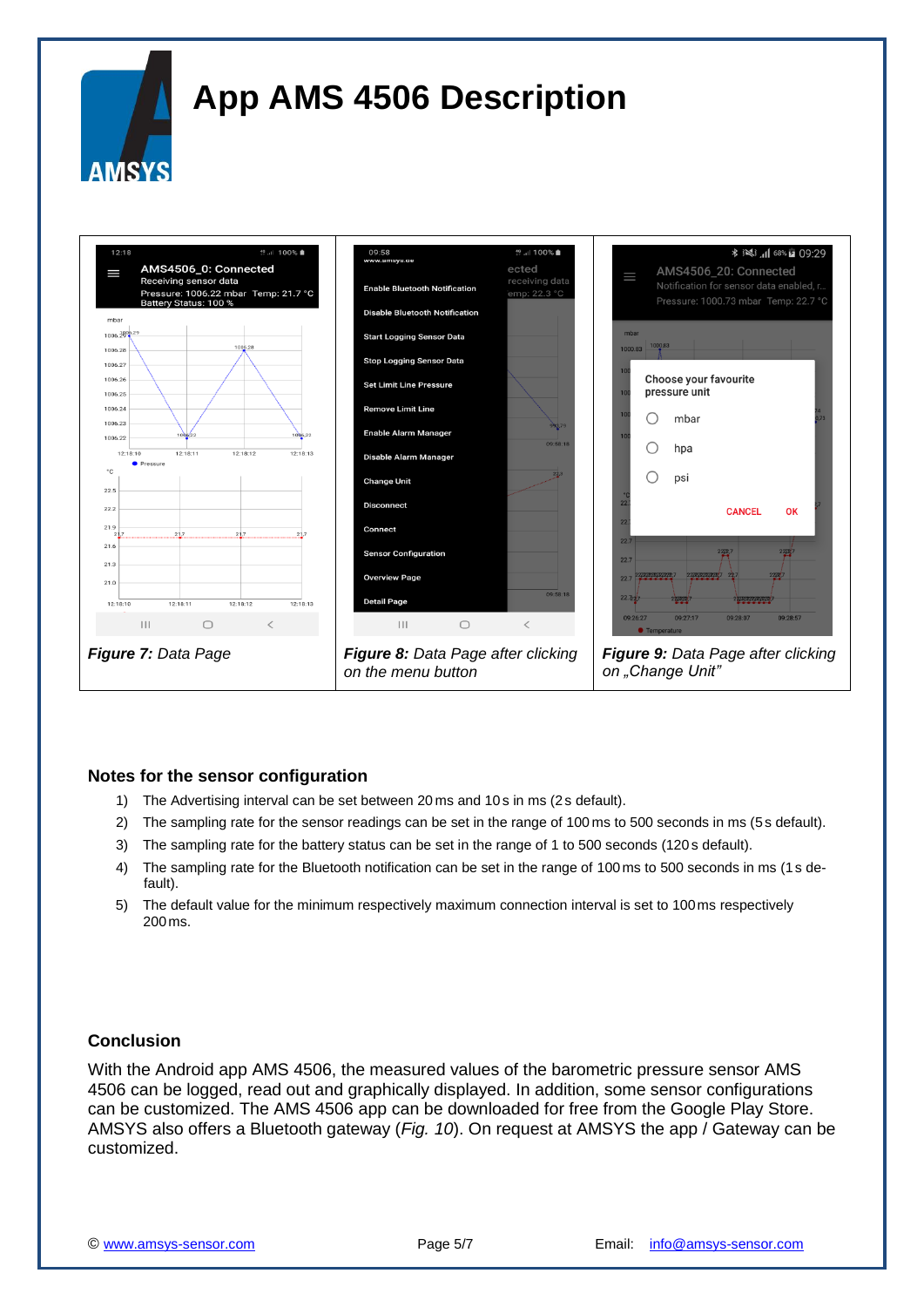

### **Bluetooth Gateway Description**

In addition to the query of the measurement data via a mobile device explained here, in conjunction with an app, the sensor data can also be read out and stored via a gateway.

|                                                                                                                                                  |                                      | Datei Bearbeiten Ansicht Chronik Lesezeichen Extras Hilfe                            |                  |                      |                      |                   |          |                           |          |                       |       |                  | σ                   |            |
|--------------------------------------------------------------------------------------------------------------------------------------------------|--------------------------------------|--------------------------------------------------------------------------------------|------------------|----------------------|----------------------|-------------------|----------|---------------------------|----------|-----------------------|-------|------------------|---------------------|------------|
| Node-RED Dashboard<br>$x +$<br>$\leftarrow$ $\rightarrow$ $\bullet$ $\bullet$ 192.168.4.207:1880/amsys_gateway/#U0?socketid=wUnPsxVmDRUSq4Y3AAAA |                                      |                                                                                      |                  |                      |                      |                   |          |                           |          |                       |       |                  | ≡                   |            |
|                                                                                                                                                  |                                      |                                                                                      |                  |                      |                      |                   |          |                           |          |                       |       |                  |                     |            |
|                                                                                                                                                  | ტ<br>C<br>≡ Home 31.3.2020, 12:56:02 |                                                                                      |                  |                      |                      |                   |          |                           |          |                       |       |                  |                     |            |
| <b>Bluetooth Status: Scanning for Bluetooth devices</b>                                                                                          |                                      |                                                                                      |                  |                      |                      |                   |          |                           |          |                       |       |                  | BLE Scanning ON/OFF |            |
|                                                                                                                                                  |                                      |                                                                                      |                  |                      |                      |                   |          |                           |          |                       |       |                  | ON OFF              |            |
|                                                                                                                                                  |                                      |                                                                                      |                  |                      |                      |                   |          |                           |          |                       |       | SHOW LOGFILE固    |                     |            |
|                                                                                                                                                  | AMSYS GmbH & Co. KG<br>www.amsys.de  |                                                                                      |                  |                      |                      |                   |          |                           |          |                       |       |                  |                     |            |
|                                                                                                                                                  |                                      |                                                                                      |                  |                      |                      |                   |          |                           |          |                       |       |                  |                     |            |
|                                                                                                                                                  |                                      |                                                                                      |                  |                      |                      |                   |          |                           |          |                       |       |                  |                     |            |
| 회<br>Enter critical minimum pressure:<br>SUBMIT <sub>E</sub>                                                                                     |                                      |                                                                                      |                  |                      |                      |                   |          |                           |          |                       |       |                  |                     |            |
|                                                                                                                                                  |                                      | Enter critical maximum pressure:                                                     |                  |                      | 쒸<br>SUBMIT 图        |                   |          |                           |          |                       |       |                  |                     |            |
|                                                                                                                                                  |                                      |                                                                                      |                  |                      |                      |                   |          |                           |          |                       |       |                  |                     |            |
|                                                                                                                                                  |                                      | Enter sampling rate: 3                                                               |                  | 闽                    | SAVE <b>EQ</b>       |                   |          |                           |          |                       |       |                  |                     |            |
| Nr.                                                                                                                                              | Select                               | <b>Device Name</b>                                                                   | Pressure         | Min.                 | Max.                 | <b>Address</b>    | Pressure | Temperature               | Rssi     | <b>Battery</b>        | Chart | <b>Start</b>     | Stop                |            |
| 1                                                                                                                                                | o<br>□                               | AMS4506_20                                                                           | Range<br>10-2000 | Pressure<br>100      | Pressure<br>1000     | d8:eb:5c:12:57:0c | 1016.11  | 21.82                     | -85      | Level<br>100          | View  | Logging          | Logging<br>0        |            |
| 2                                                                                                                                                | □                                    | AMS4516_4                                                                            | $0 - 100$        | $\bullet$            | 100                  | c9:eb:26:56:f5:bc | 0.00     | 59.67                     | $-80$    | 100                   |       |                  | Ø                   |            |
| з                                                                                                                                                | □                                    | AMS45167                                                                             | $0 - 100$        | $\bullet$            | 100                  | e9:42:96:4e:d7:45 | 49.99    | 19.14                     | $-82$    | 100                   | H     | Ľ                | 0                   |            |
| 4                                                                                                                                                | □                                    | AMS4506_7                                                                            | 10-2000          | 10                   | 2000                 | c1:e5:c0:52:ce:18 | 1013.00  | 22.17                     | -79      | 100                   |       |                  | 0                   |            |
| 5                                                                                                                                                | □                                    | AMS4506_6                                                                            | 10-2000          | 10                   | 2000                 | ff:f7:93:eb:e9:13 | 1012.88  | 22.08                     | $-73$    | 100                   |       |                  | 0                   |            |
|                                                                                                                                                  | Node-RED Dashboard                   | $x +$                                                                                |                  |                      |                      |                   |          |                           |          |                       |       |                  | ۰                   |            |
| ←                                                                                                                                                |                                      | $\rightarrow$ 0 $6$ 192.168.4.207.1880/ampp.gateway. FITTo contribution of ECENTAAAA |                  |                      |                      |                   |          |                           |          |                       |       | $-  0 0 0 0 0 1$ |                     | $\omega$ = |
| $\equiv$ Lab                                                                                                                                     |                                      | 26.3.2020, 11:22:51                                                                  |                  |                      |                      |                   |          |                           |          |                       |       |                  | ಲ                   |            |
| AMS4506 6                                                                                                                                        |                                      |                                                                                      |                  |                      |                      |                   |          | AMS4506_6                 |          |                       |       |                  | BLE Scanning ON/OFF |            |
|                                                                                                                                                  |                                      |                                                                                      |                  |                      |                      |                   |          |                           |          |                       |       |                  | on off              |            |
|                                                                                                                                                  | AMSYS                                | <b>AMSYS GmbH &amp; Co. KG</b>                                                       |                  |                      |                      |                   |          |                           |          |                       |       |                  | BACK TO OVERVIEW    |            |
| www.amsys.de                                                                                                                                     |                                      |                                                                                      |                  |                      |                      |                   |          |                           |          |                       |       |                  |                     |            |
| 005.07                                                                                                                                           |                                      |                                                                                      |                  |                      |                      |                   |          |                           |          |                       |       |                  |                     |            |
|                                                                                                                                                  |                                      |                                                                                      |                  |                      | mibute               | 2000              |          |                           |          | 85                    |       |                  |                     |            |
|                                                                                                                                                  |                                      |                                                                                      |                  |                      |                      |                   |          |                           |          |                       |       |                  |                     |            |
| Temperature [°C]                                                                                                                                 |                                      |                                                                                      |                  |                      |                      |                   |          |                           |          |                       |       |                  |                     |            |
|                                                                                                                                                  |                                      |                                                                                      |                  | 1.100<br>825         | Pressure [mbar]      |                   | 63.75    | 85                        |          |                       |       |                  |                     |            |
| 42,5<br>550                                                                                                                                      |                                      |                                                                                      |                  |                      |                      |                   |          |                           |          |                       |       |                  |                     |            |
|                                                                                                                                                  |                                      |                                                                                      |                  | 275<br>۰<br>11:22:34 | 11:22:39<br>11:22:44 | 11:22:50          | 21,25    | ۰<br>11:22:34<br>11:22:39 | 11:22:44 | 11:22:50              |       |                  |                     |            |
|                                                                                                                                                  |                                      |                                                                                      |                  |                      |                      |                   |          |                           |          |                       |       |                  |                     |            |
|                                                                                                                                                  |                                      | © www.amsys-sensor.com                                                               |                  |                      |                      | Page 6/7          |          | Email:                    |          | info@amsys-sensor.com |       |                  |                     |            |